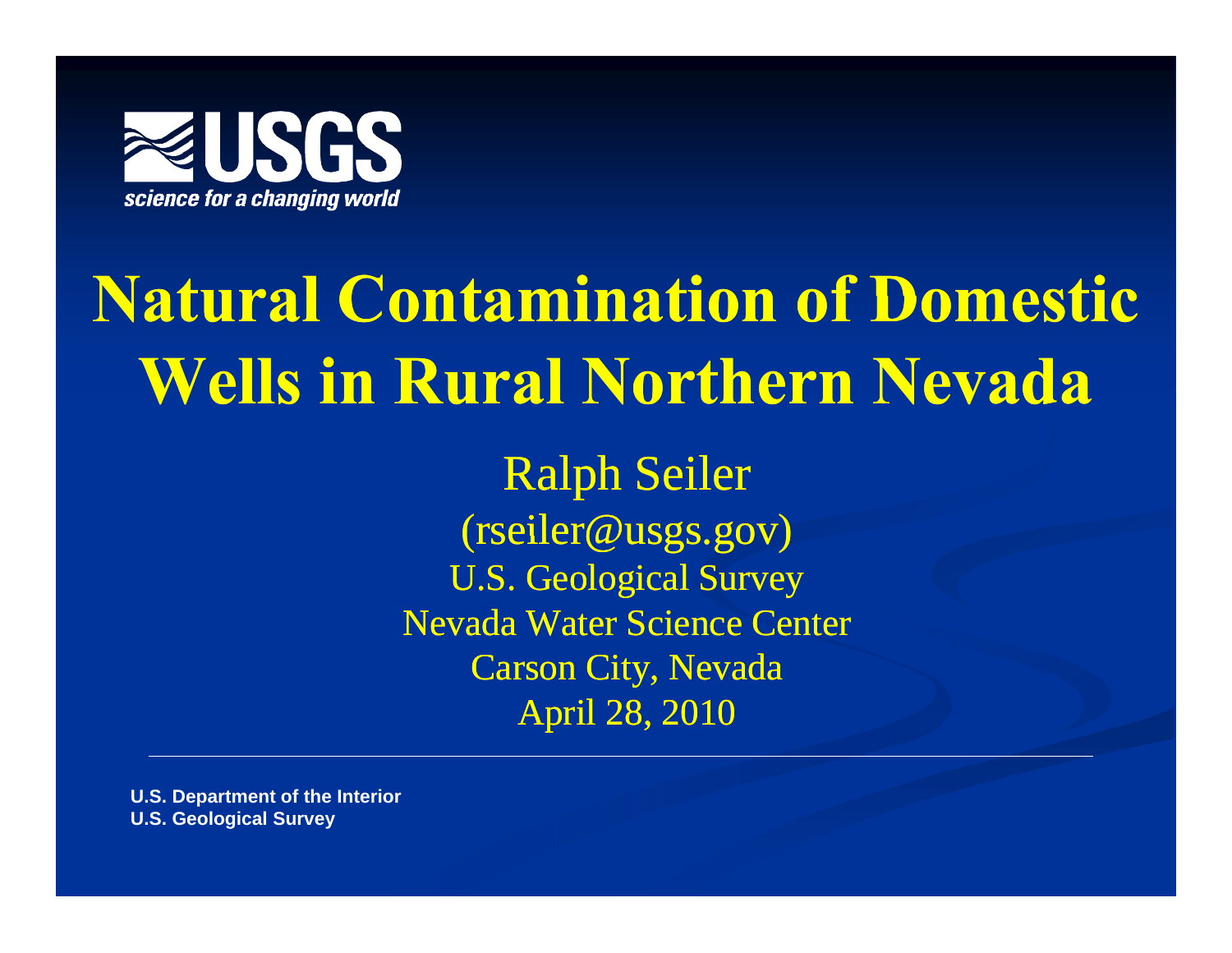# **Background**



 Lahontan Valley is an agricultural area located about 60 mi. east of Reno.

 It was the location of a pilot groundwater NAWQA study during 1987-89.

- **Lahontan Valley is located in a closed basin on the** lakebed of a dessicated Pleistocene lake.
- **Trace elements carried into the basin over millions of** years have been sequestered in the sediments have sediments.

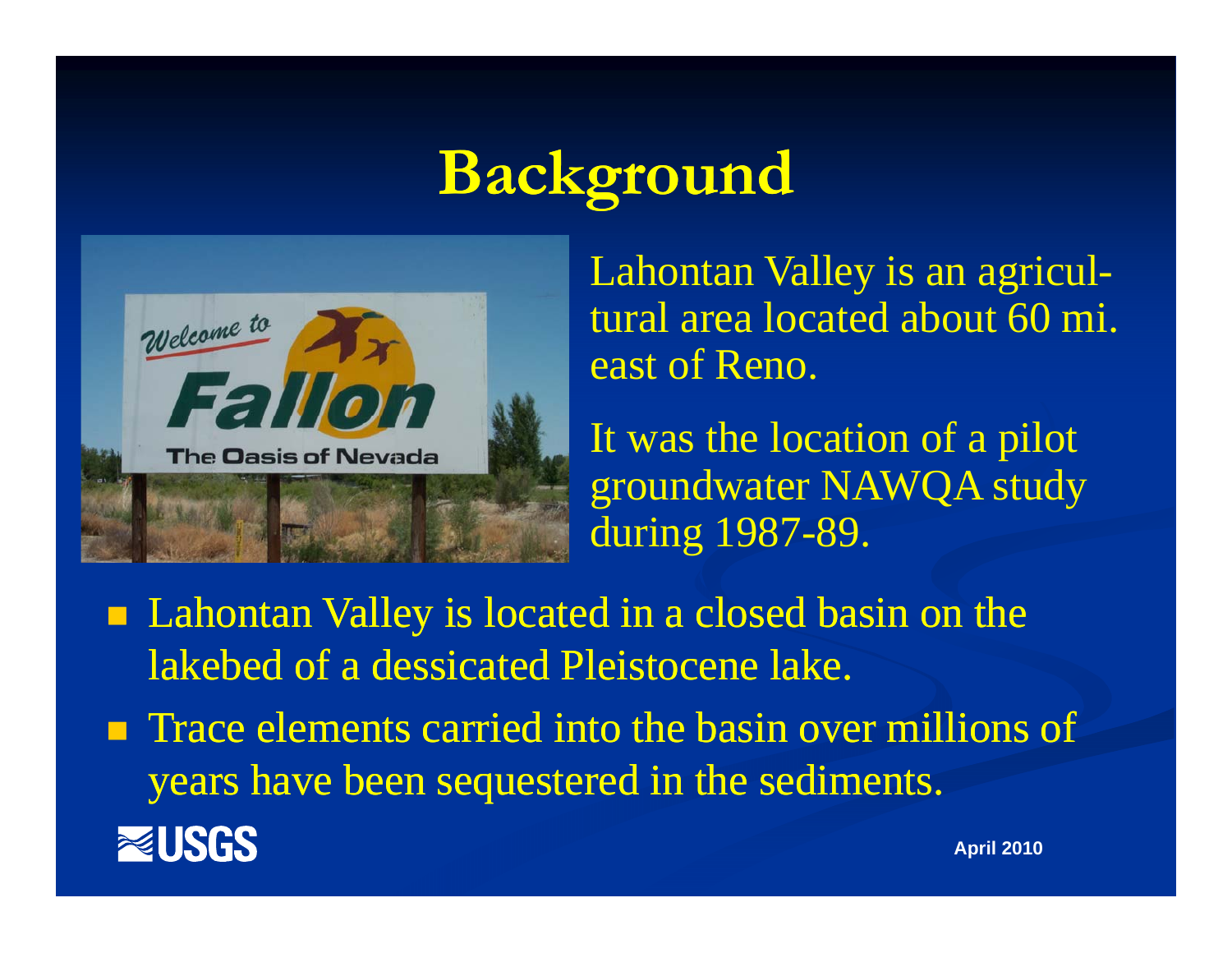#### **Groundwater-quality investigations i L h t V ll in Lahontan Valley**

- In 2001-2002, the USGS participated with CDC and the State of Nevada in an investigation of <sup>a</sup> cancer cluster Lahontan Valley. The goals of the USGS investigation were to determine:
	- 1. Whether water quality had changed between 1989 and 2001, and
	- 2. What contaminants were residents exposed to in their water.
- Subsequent follow-up investigations by USGS have examined linkages between geochemistry and unsuspecting exposure to toxic trace elements and radionuclides by owners of domestic wells.

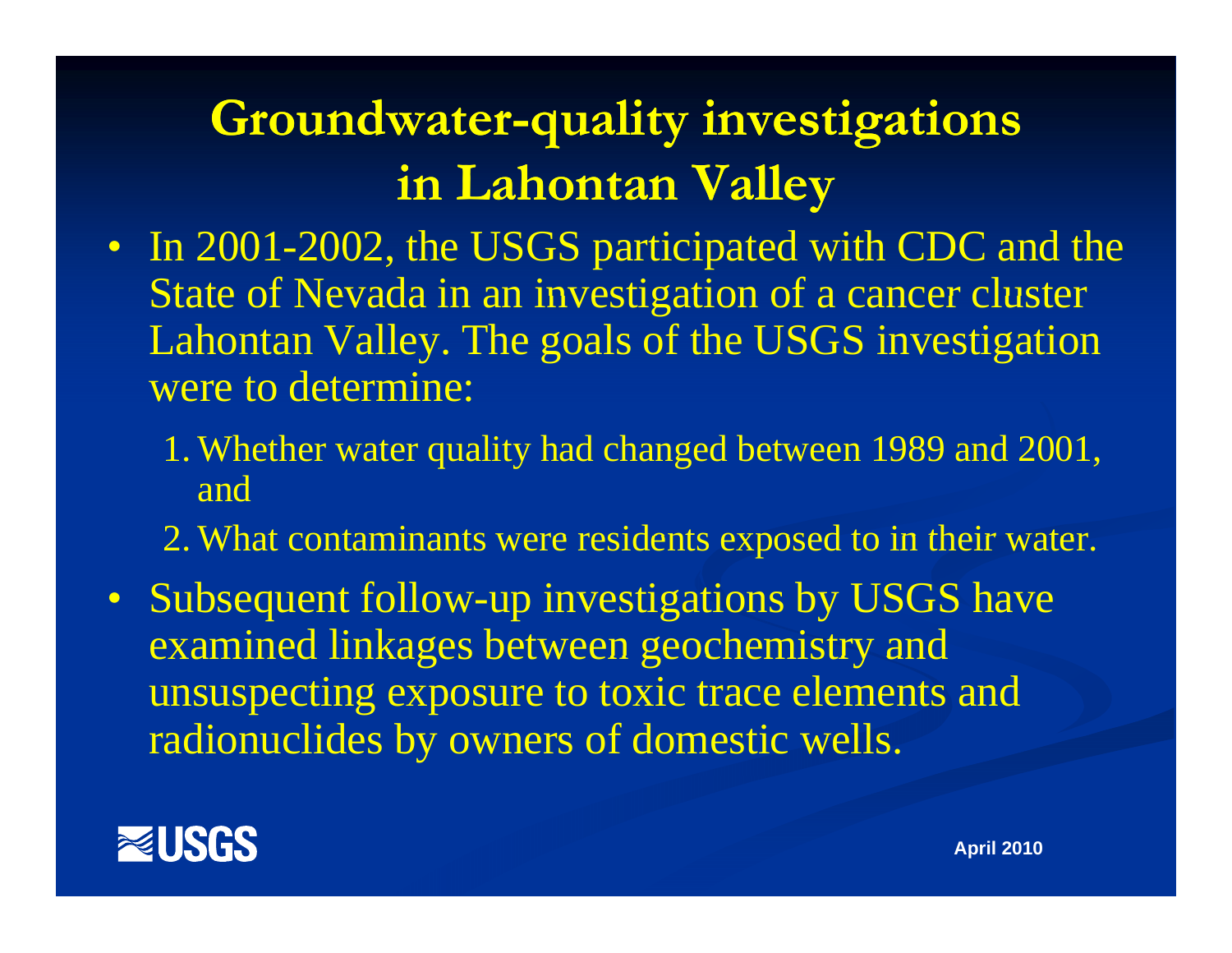# **Changes between 1989 and 2001 between and**



**EUSGS** 

**April 2010**

**20**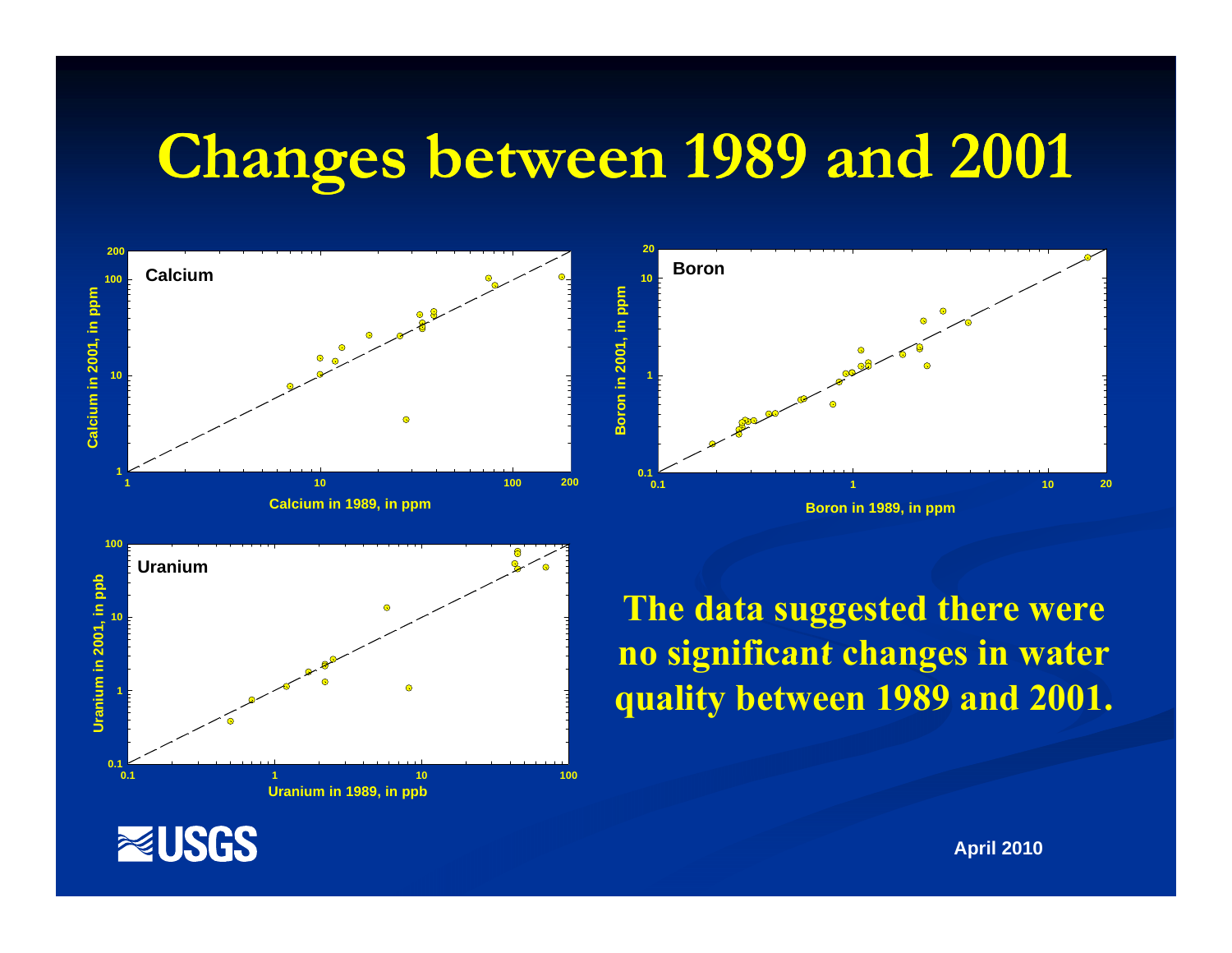## **Arsenic in 2001**

Number of analyses



**89 percent of all the samples exceeded the**

**Since 2004 publicldom i l** *Median* —  $\frac{1}{2}$  **supply wells are now treated to meet the MCL**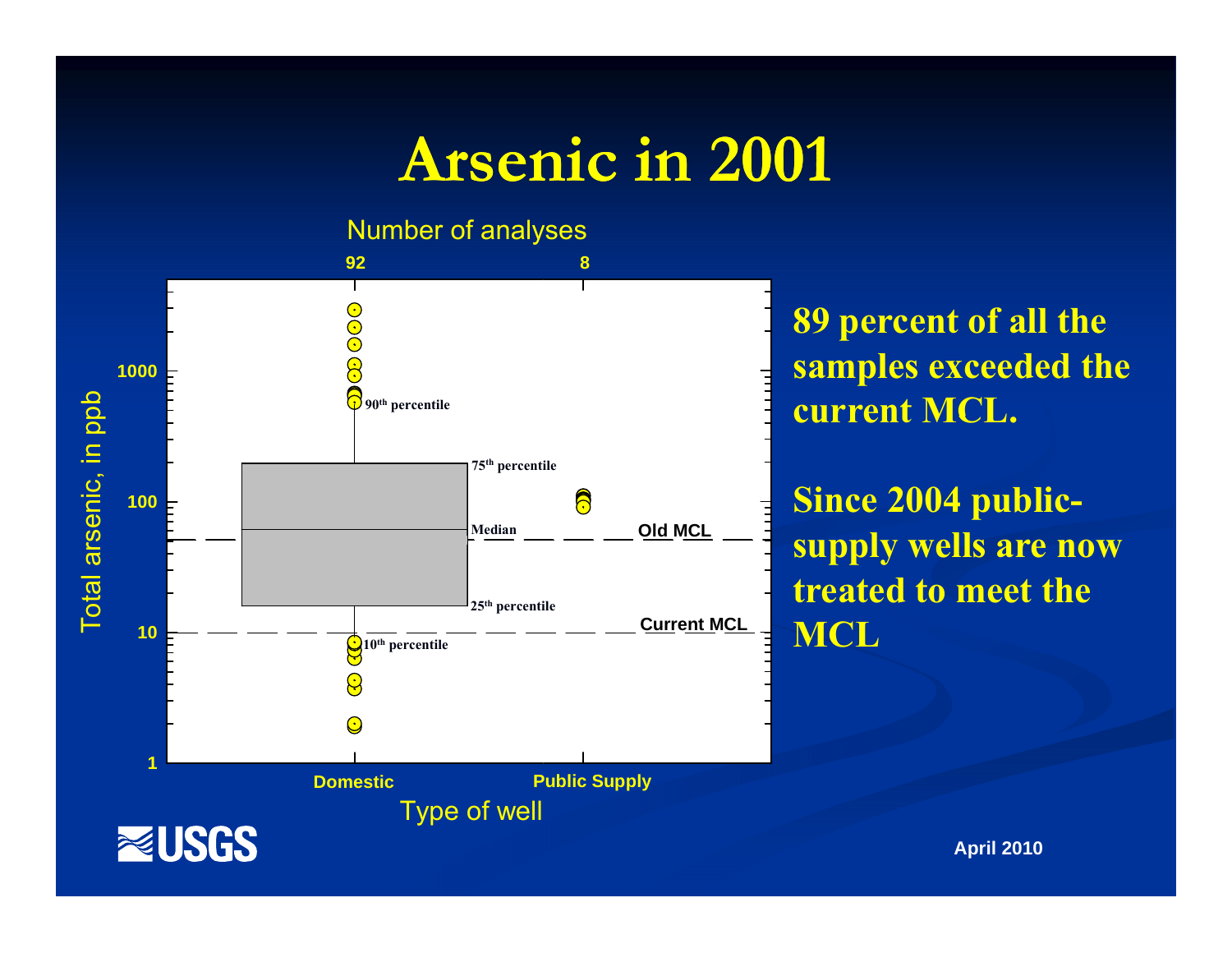#### **Uranium in 2001**



**percent of the p samples, all from domestic wells,**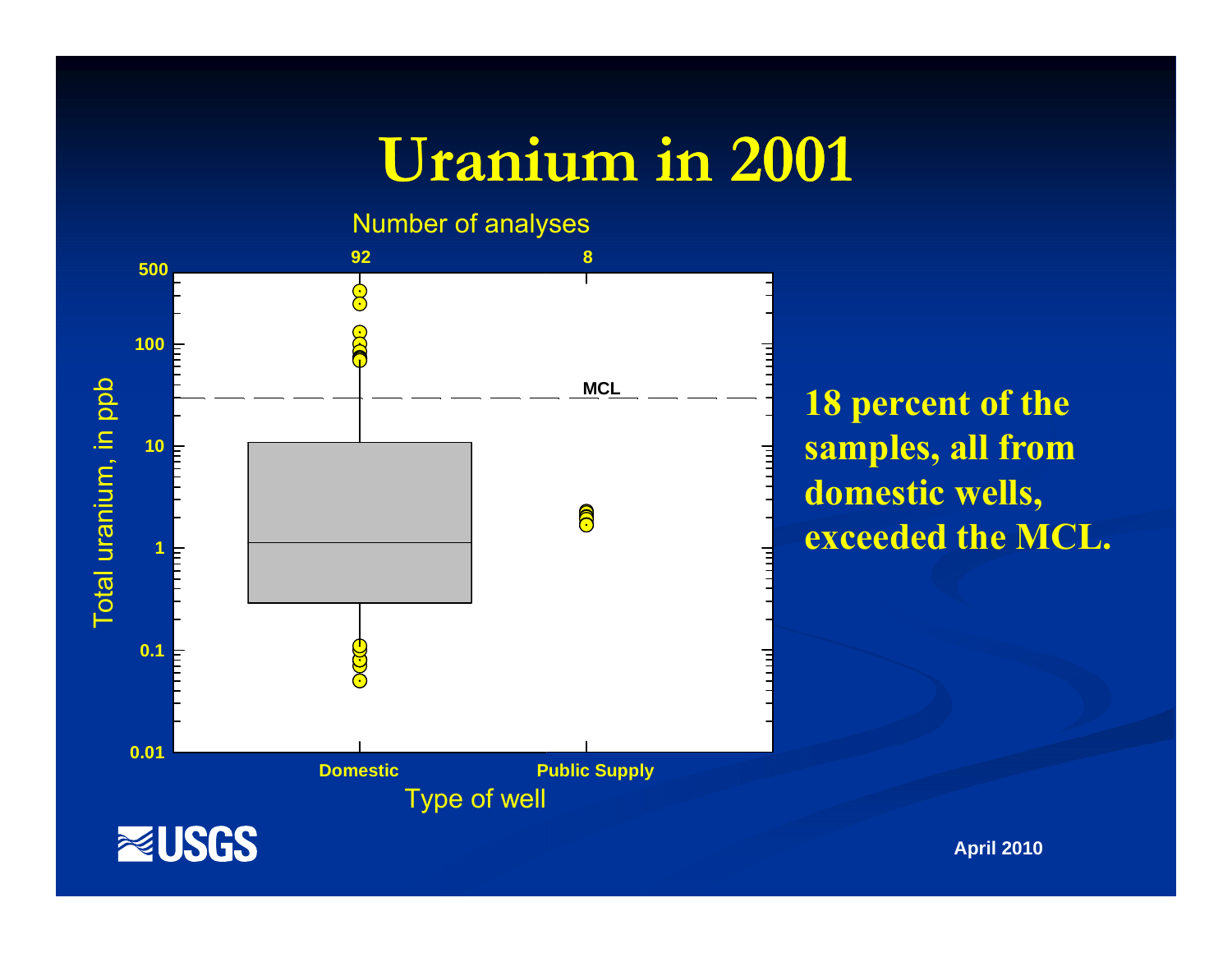#### **Tun gsten in urine**



gsten in the urine of **90th percentile** g Lahontan Valley residents is very high compared to the rest of the nation.

**EUSGS**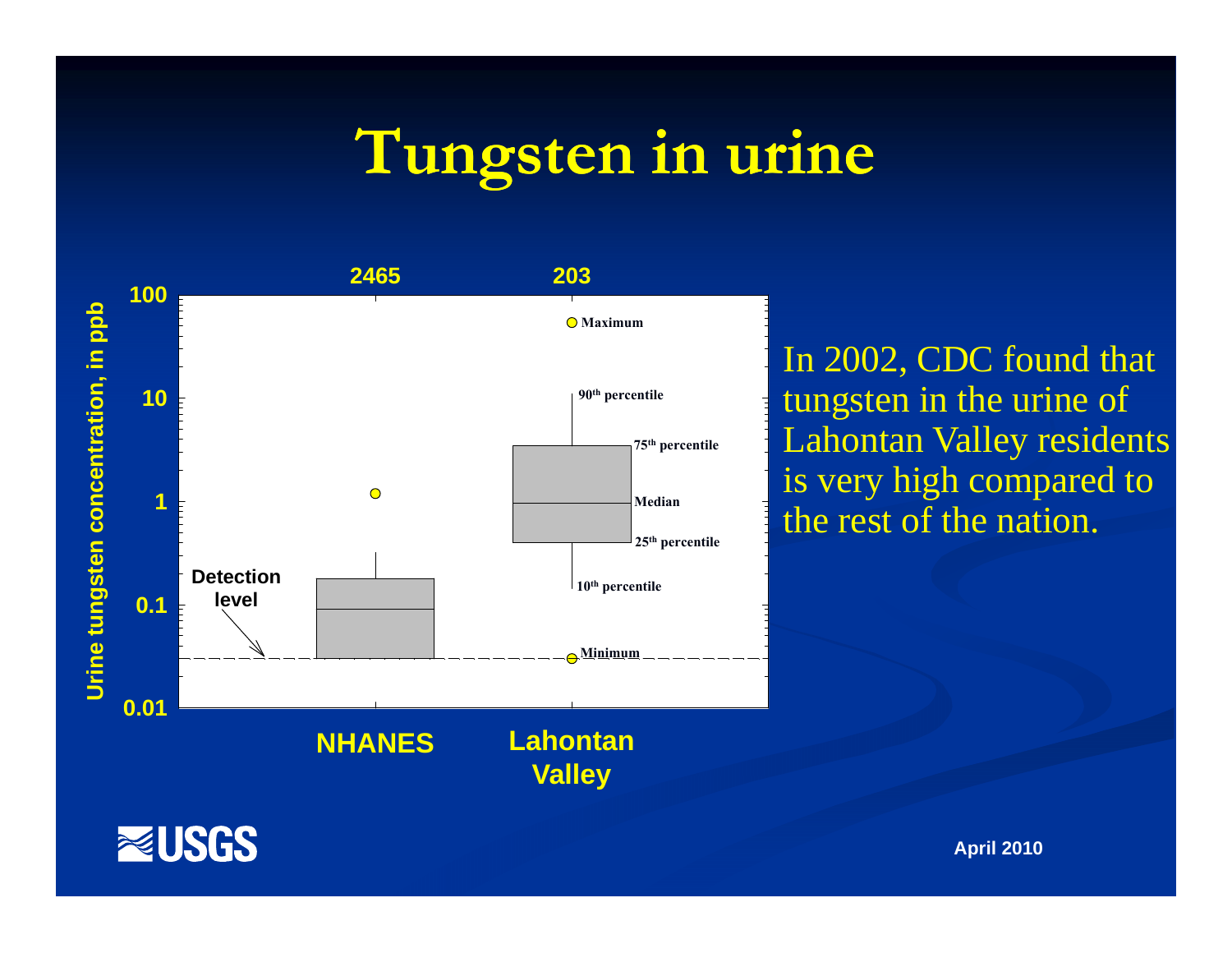# **Tungsten in groundwater in 2001**



**Concentrations ranged from 0.3 to 740 ppb, explain the observed tungsten concentration in urine.**

**Where is the tungsten coming from― A ine**  $\overline{f}$  **tungsten mill in town, or natural sources?**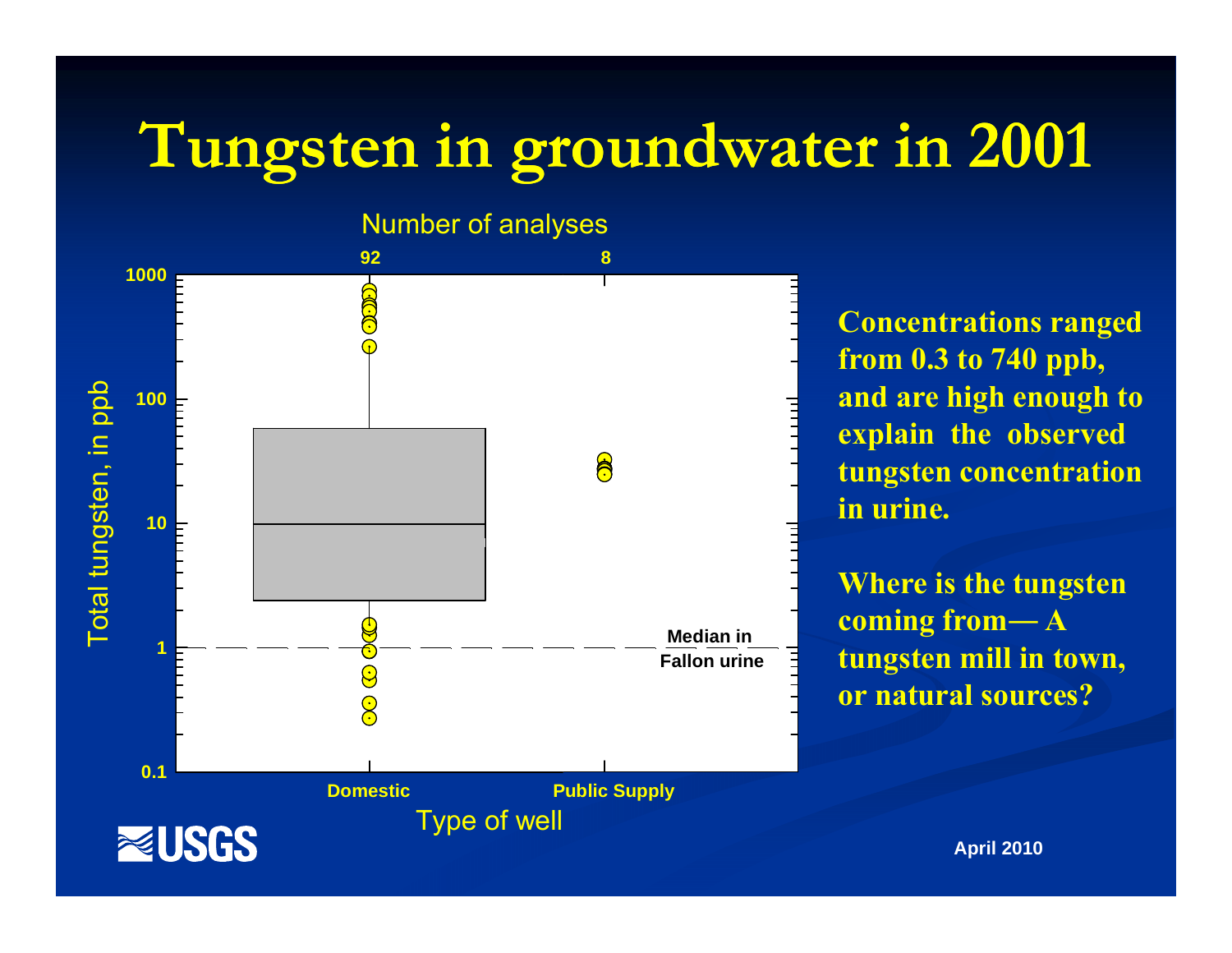# **Tungsten and age of the water**



**recharged prior to construction of a reservoir upstream of Lahontan Valley in 1915.**

**These data suggest that the tungsten is old and has a natural source.**

**EUSGS**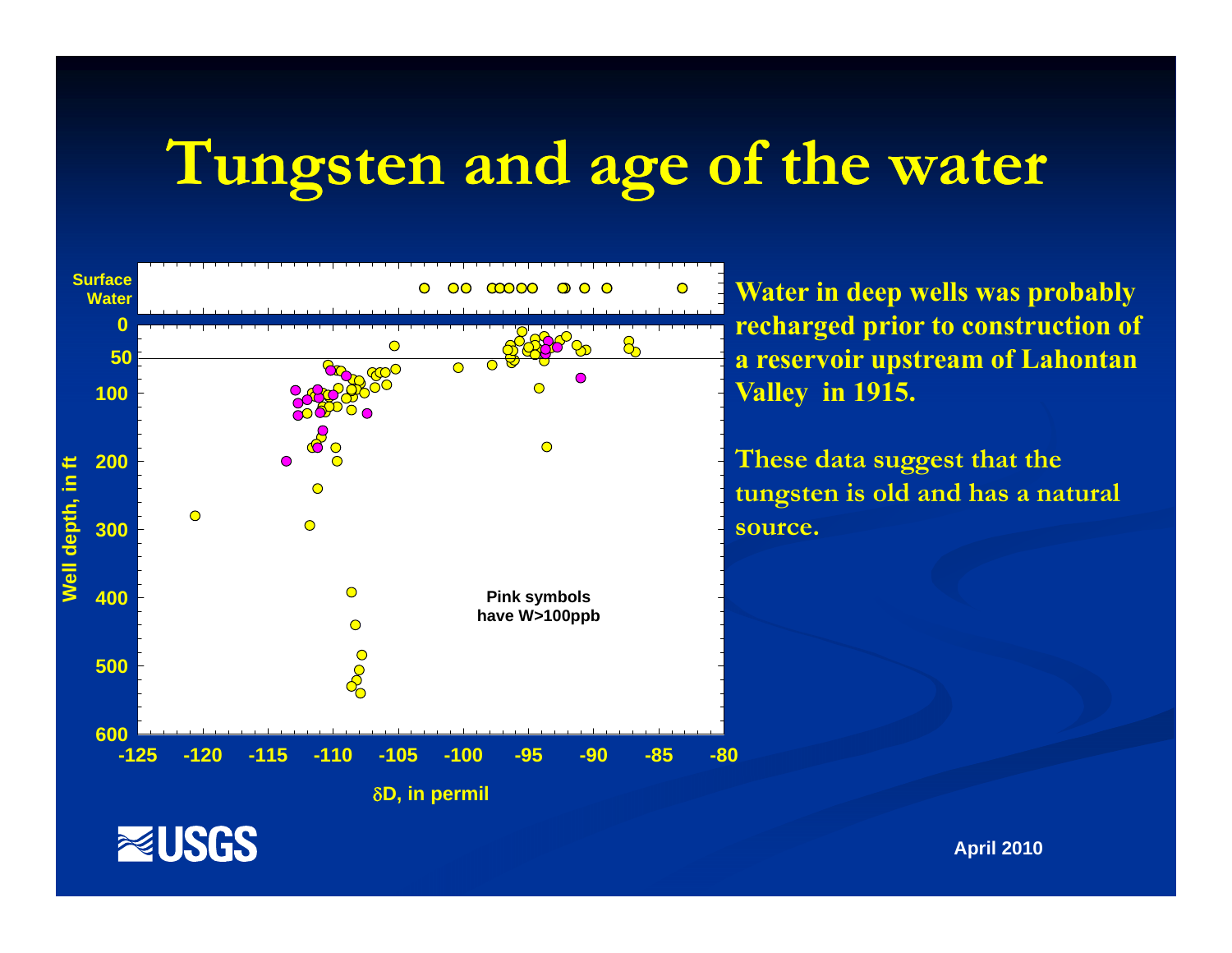# **Gross alpha radioactivity in 2001**



Sum of uranium activities, in pCi/L

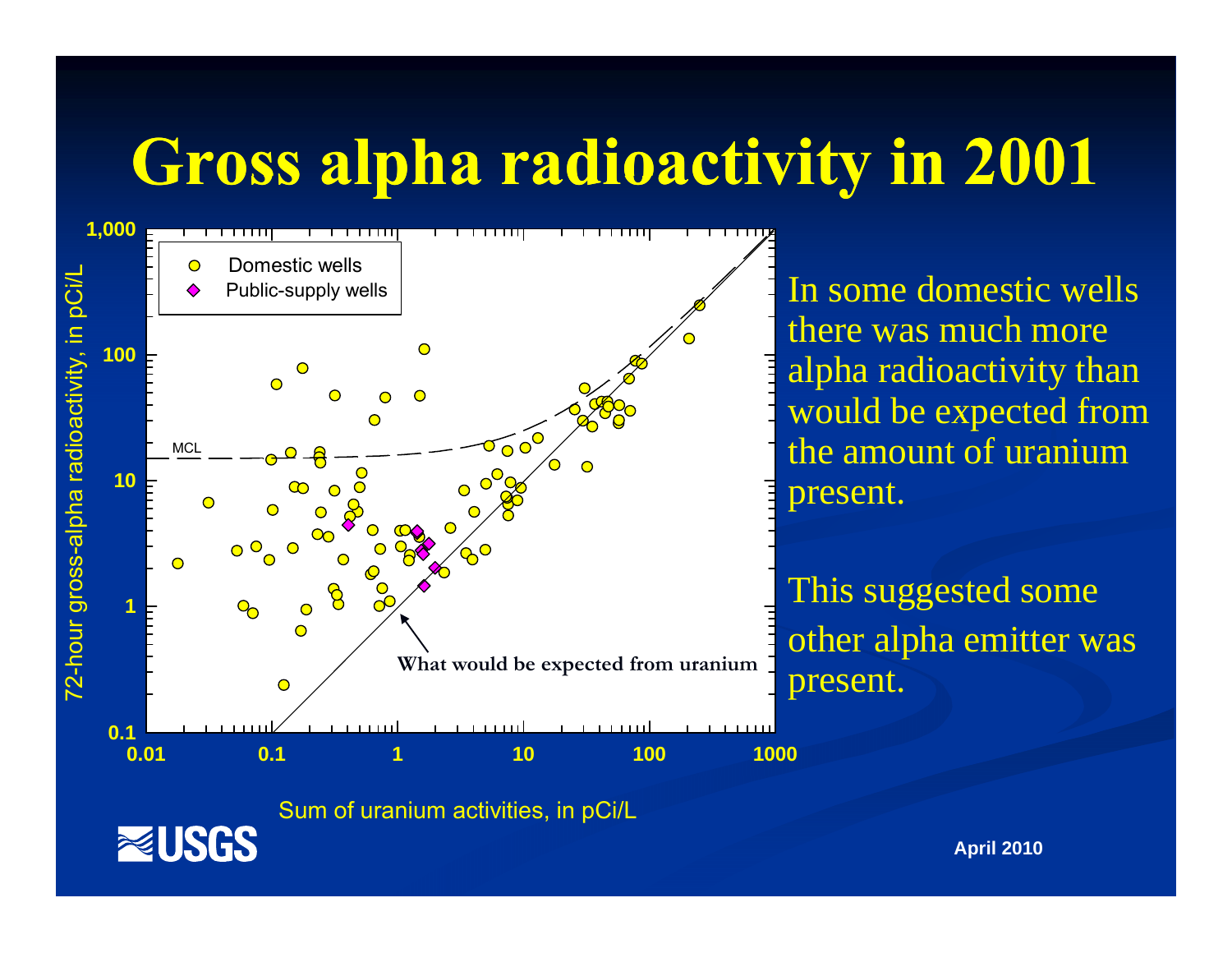## **Gross alpha and polonium -210**



A comparison of the 72 hr and 30 day gross alpha suggested the other alpha emitter was <sup>210</sup>Po.

starting in 2007 confirmed numerous domestic wells  $\frac{1}{224}$ Ra, $\frac{218/216/214/212}$ Po, $\frac{212}{12}$ Bi ad very high  $\frac{210}{12}$ 

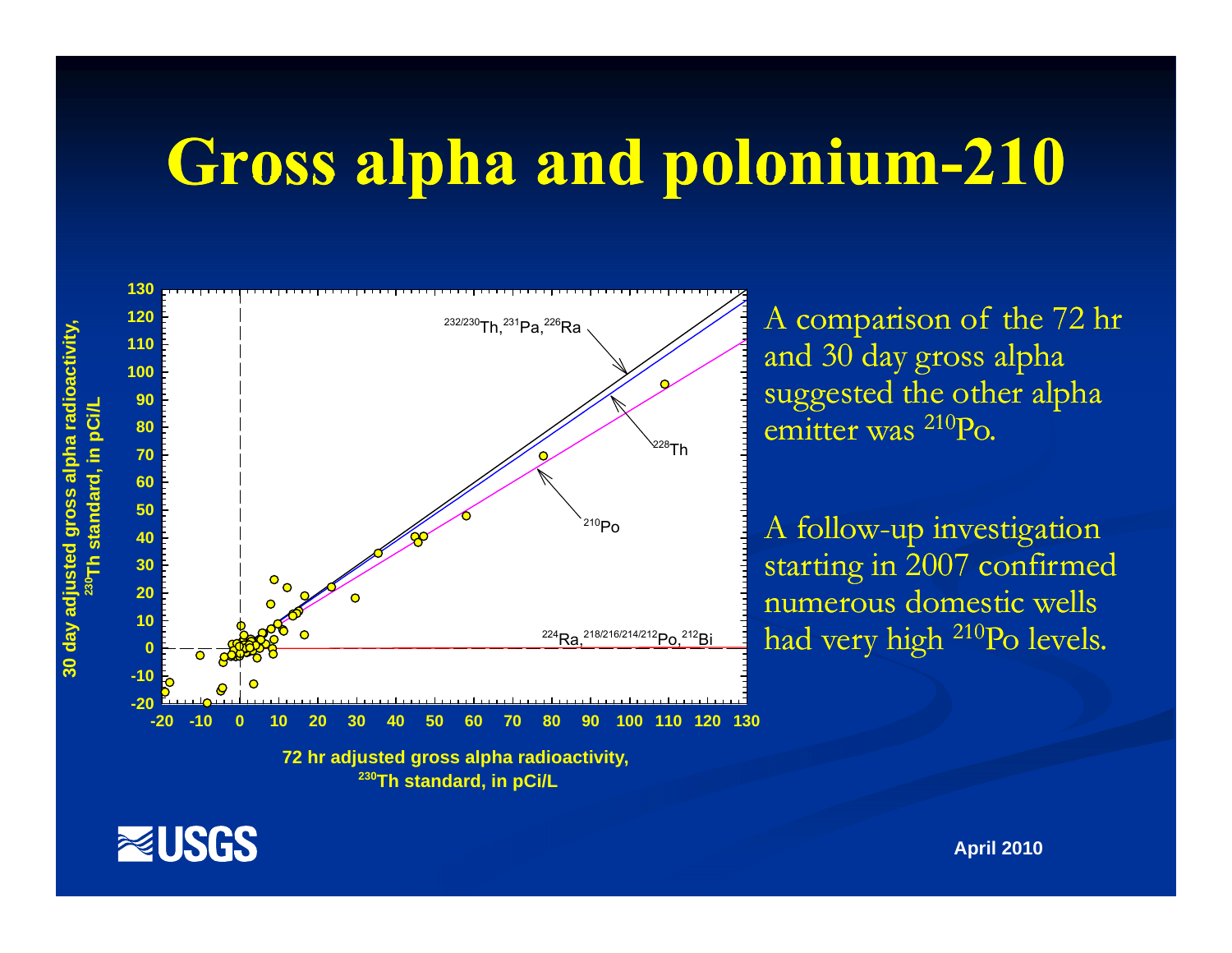# **What is polonium -210?**



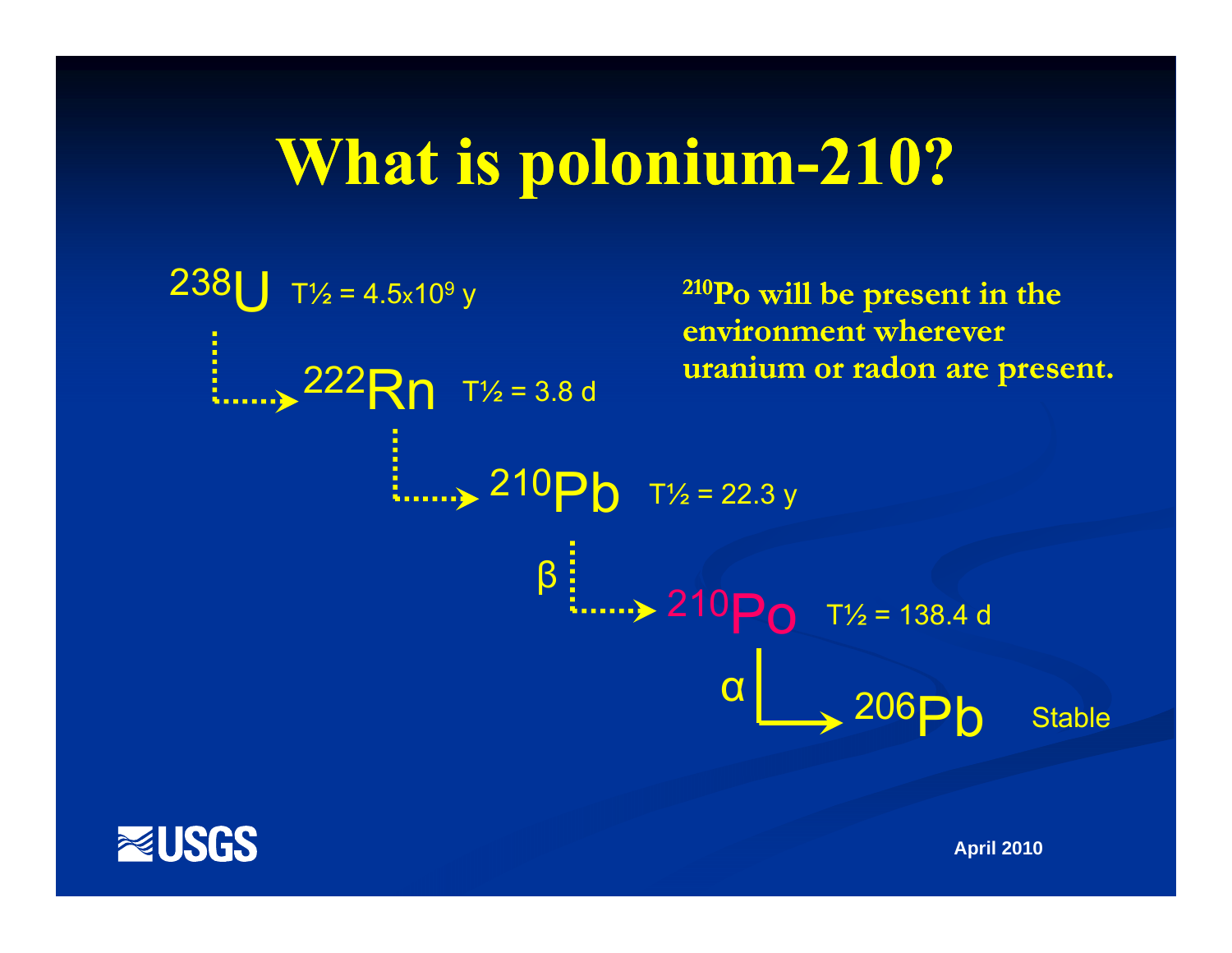#### **Health effects and drinking-water standards**

- **Polonium-210 is an established human carcinogen.**
- $\blacksquare$  An acute lethal dose is probably <1 µg.
- k.  $\blacksquare$  In the US,  $^{210}\text{Po}$  is only regulated by the standard for adjusted Gross Alpha Radioactivity (15 pCi /L).
- **The Canadian Maximum Acceptable Concen**tration is 5.4 pCi/L.
- **The WHO guideline is 2.7 pCi/L.**
- **The comparable MCL associated with a lifetime** total cancer risk of  $1\mathord{:}10,\!000$  is  $1.1$   $\textrm{pCi/L}$  .

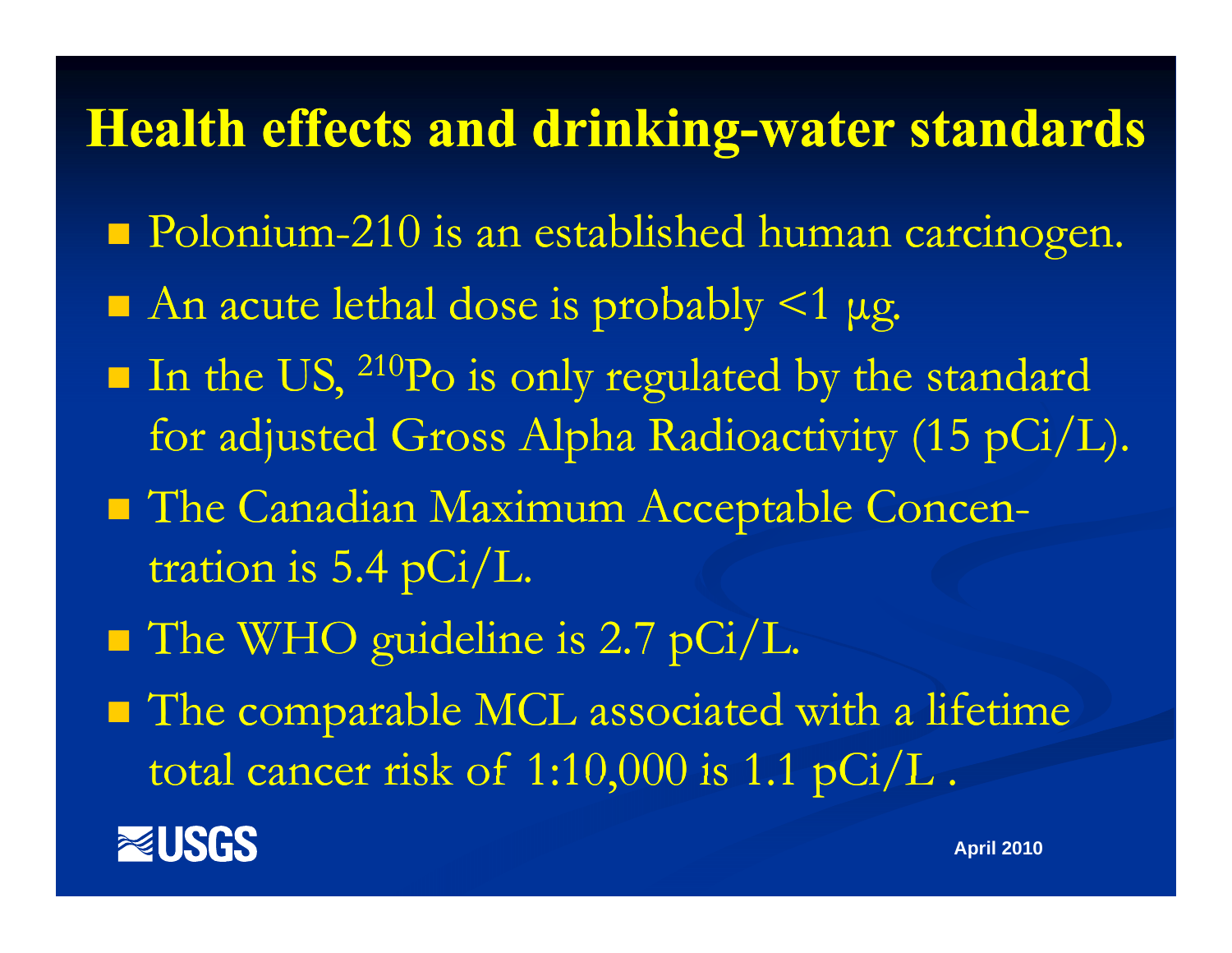#### **Polonium Polonium-210 in Lahontan Valley groundwater 210**

Polonium-210 strongly binds to  $\,$ aquifer sediments. Values in groundwater are typically <1 pCi/L.

Values  $\geq 15$  pCi/L are only known from <100 wells in five States (California Florida, Louisiana, Maryland, and Nevada).

Mobilization of 210Po from the sediments probably involves sulfate-reducing bacteria.



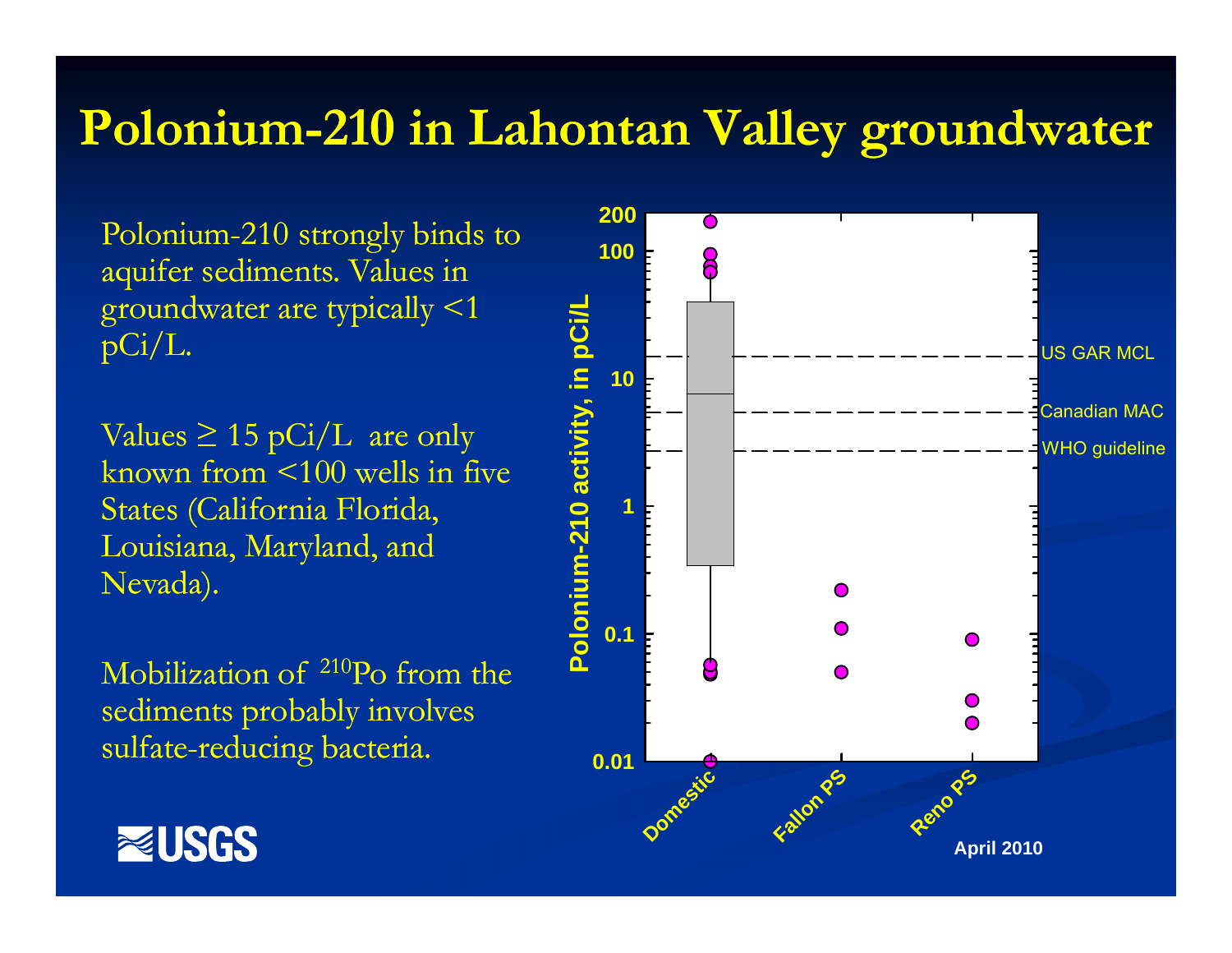# **Implications of these studies p**

- **Owners of many domestic wells in Lahontan Valley** may be exposed to levels of trace elements and radionuclides that greatly exceed safety thresholds.
- $\blacksquare$  Chemical analyses are not required for domestic wells in many States and homeowners may never discover they are being exposed to toxic trace elements and radionuclides.
- **Discoveries of problems at public-supply wells may be** fixed without owners of nearby domestic wells learning they also need to fix a problem.

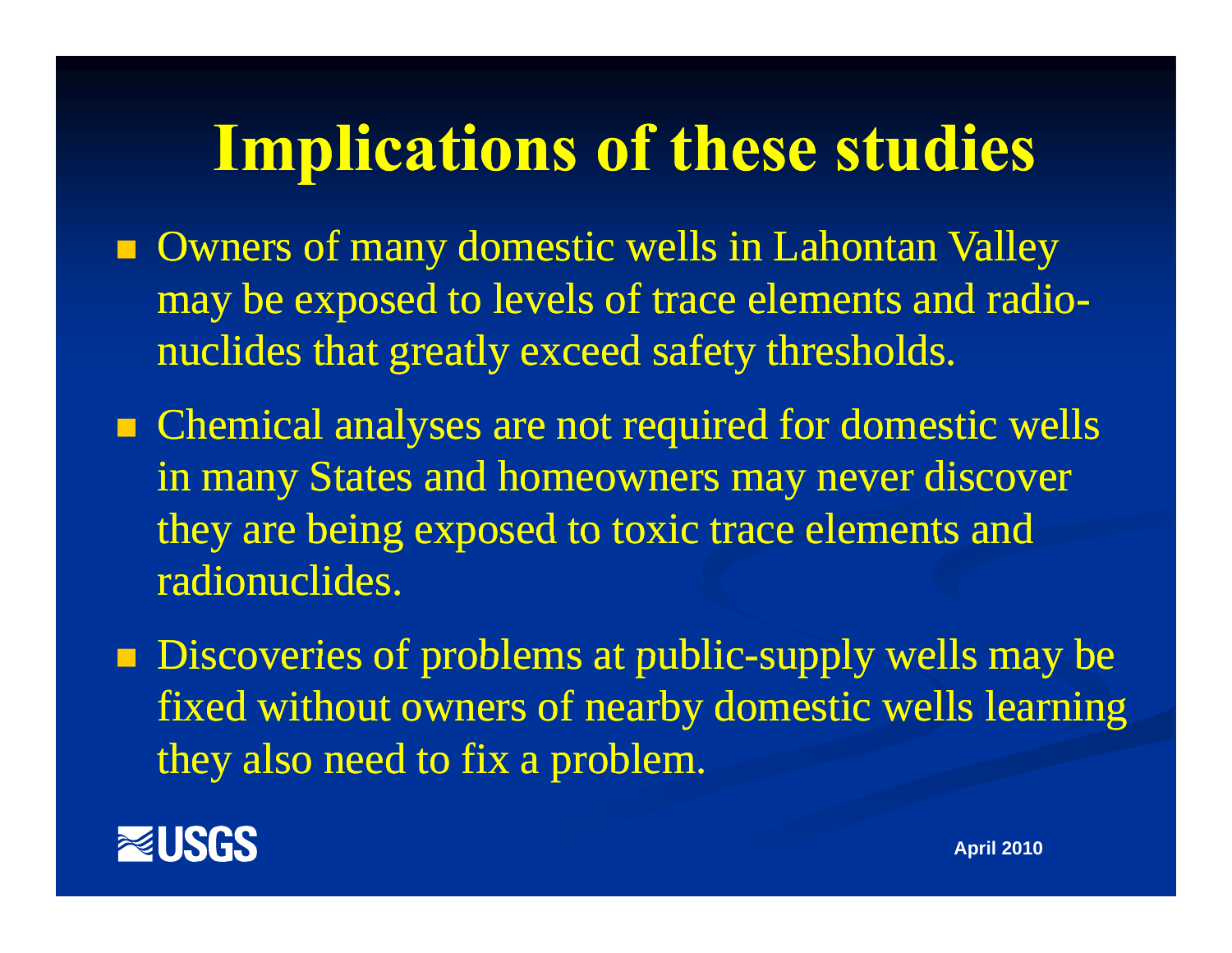# **Implications of these studies**

- $\bullet$  210Po will be present wherever radon occurs, but it is extremel y rare in groundwater.
- • Is 210Po rare because:
	- •It really is rare? Or
	- • Ground water is rarely sampled for 210Po and the gross alpha method used to monitor for  $^{210}\mathrm{Po}$  can  $^+$ volatilize 210Po from the sample? Or
	- We look in the wrong places?

 210Po could be more common at levels exceeding  $\bullet$ safety thresholds than currently believed. **REUSGS April 2010**